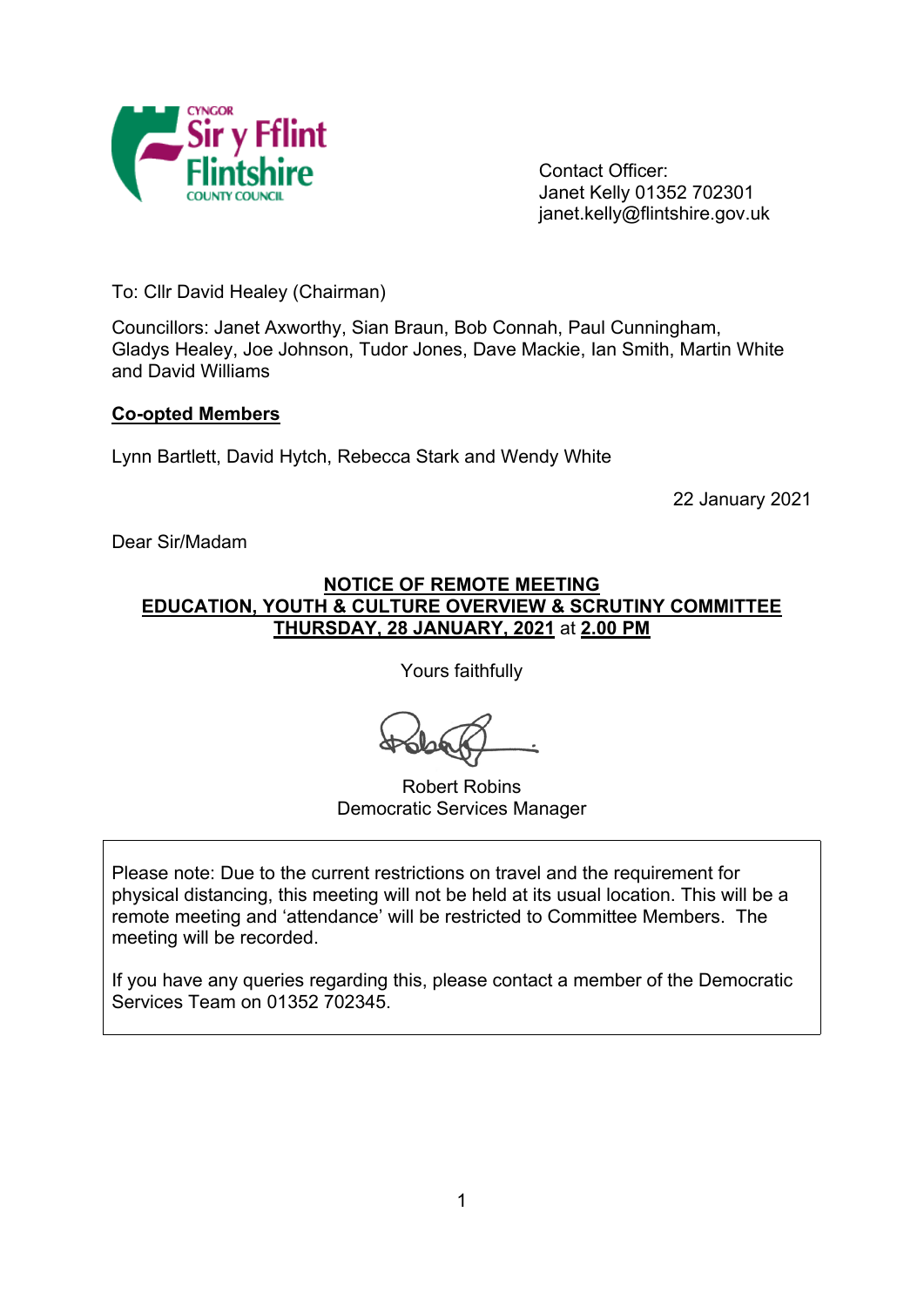# **A G E N D A**

## 1 **APOLOGIES**

**Purpose:** To receive any apologies.

## 2 **DECLARATIONS OF INTEREST (INCLUDING WHIPPING DECLARATIONS)**

**Purpose:** To receive any Declarations and advise Members accordingly.

## 3 **MINUTES** (Pages 5 - 16)

**Purpose:** To confirm as a correct record the minutes of the meeting held on 17<sup>th</sup> December, 2020.

#### 4 **FORWARD WORK PROGRAMME AND ACTION TRACKING** (Pages 17 - 28)

Report of Community and Education Overview & Scrutiny Facilitator - Leader of the Council and Cabinet Member for Education

**Purpose:** To consider the Forward Work Programme of the Education Youth & Culture Overview & Scrutiny Committee and to inform the Committee of progress against actions from previous meetings.

## 5 **SCHOOL IMPROVEMENT AND EXAMINATIONS 2021 UPDATE** (Pages 29 - 154)

Report of Chief Officer (Education and Youth) - Leader of the Council and Cabinet Member for Education

**Purpose:** To consider School Improvement and update on proposals for Examinations in 2021

## 6 **SCHOOL MODERNISATION UPDATE** (Pages 155 - 162)

Report of Chief Officer (Education and Youth) - Leader of the Council and Cabinet Member for Education

**Purpose:** To provide Members with an update on the School Modernisation Programme